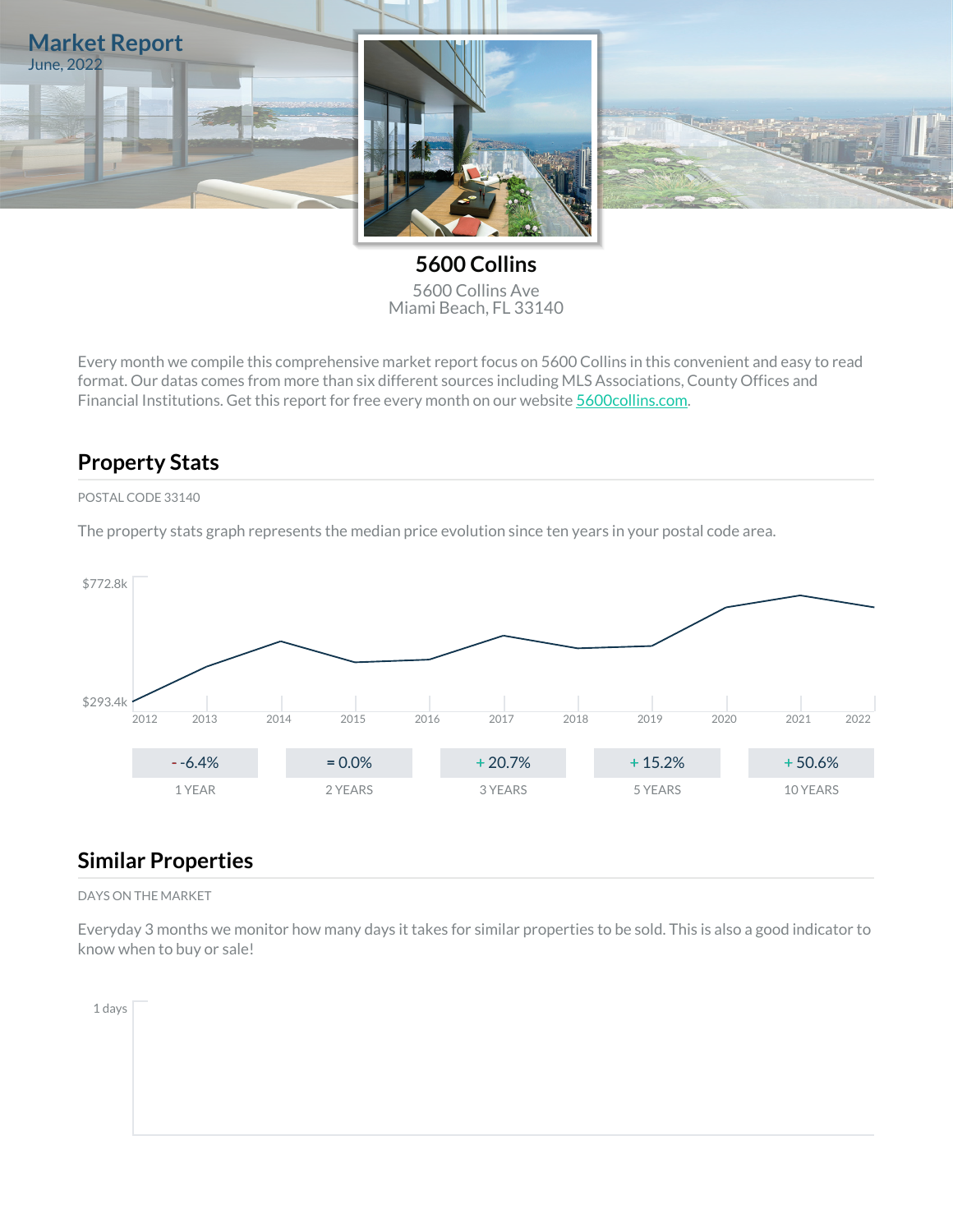## **Mortage Rates**

PER YEAR

Understanding mortgage economics is important when you want to buy with a loan. Below is the historical yearly average mortgage rates in the Unites States retrieved from Freddie Mac©

#### 30 YEARS FIXED 4.4%



#### 15 YEARS FIXED 3.9%



#### 5/1-YEAR ADJUSTABLE 3.9%



## **Schools**

CLOSEST

Having good schools nearby is important if you have kids or plan to rent or sell your home. Ratings are retrieved from the leading independent and nonprofit GreatSchools©

| ELEMENTARY SCHOOL | MIDDLE SCHOOL | HIGH SCHOOL                                                                                     |
|-------------------|---------------|-------------------------------------------------------------------------------------------------|
|                   |               | BridgePrep Academy Charter SchoMiami Arts Charter SchodDesign & Architecture Senior High School |
| 5/10              | 10/10         | 10/10                                                                                           |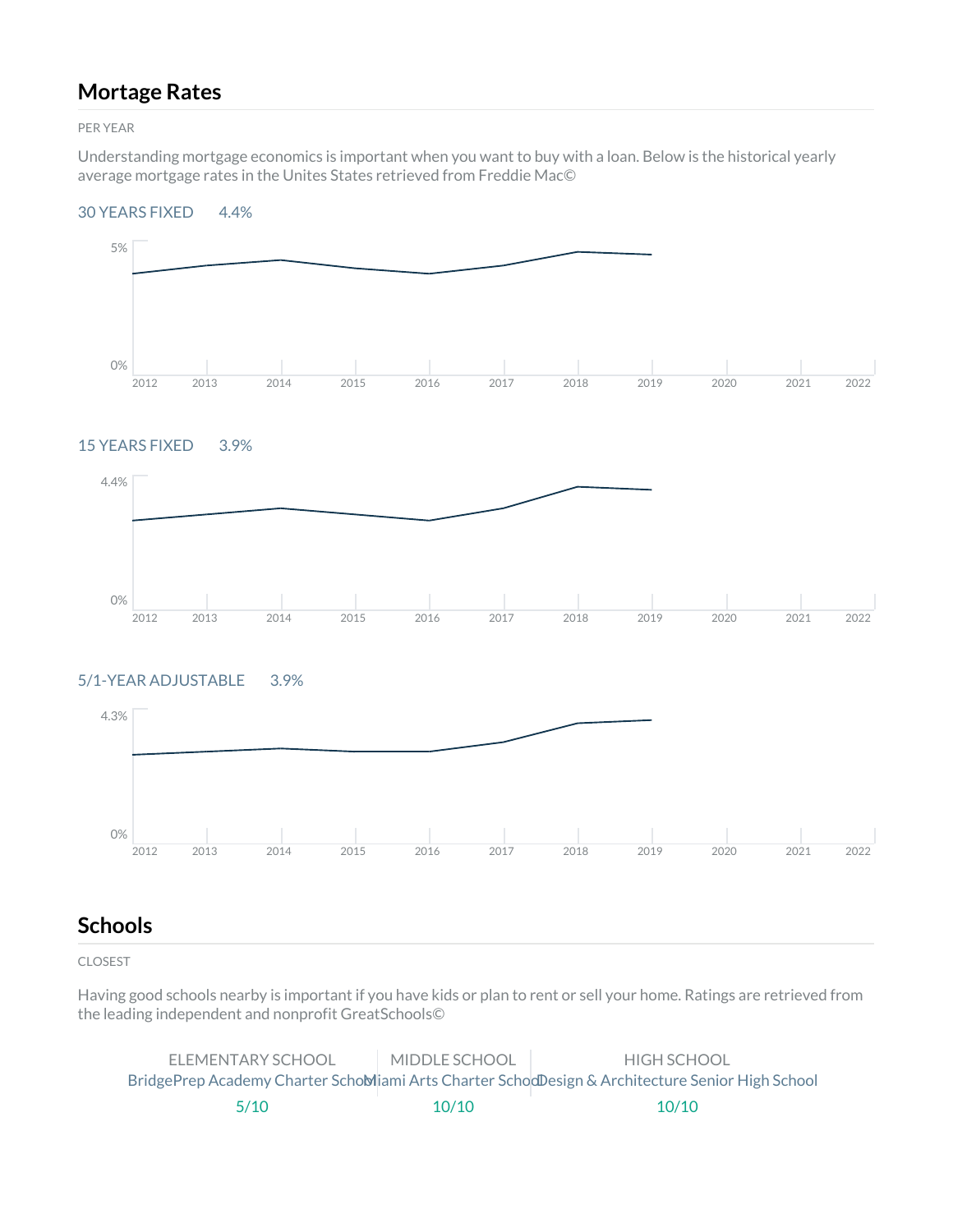# **Insights**

IN 5600 COLLINS

Below the average listing prices of available unit per property type.

% to % CAP RATE Yearly net income when rent

0% NEGOTIABILITY What you can negotiate



**Activity**

SOLD OR RENTED

Below the latest transactions reported by the local MLS Association for 5600 Collins

# **No Activity**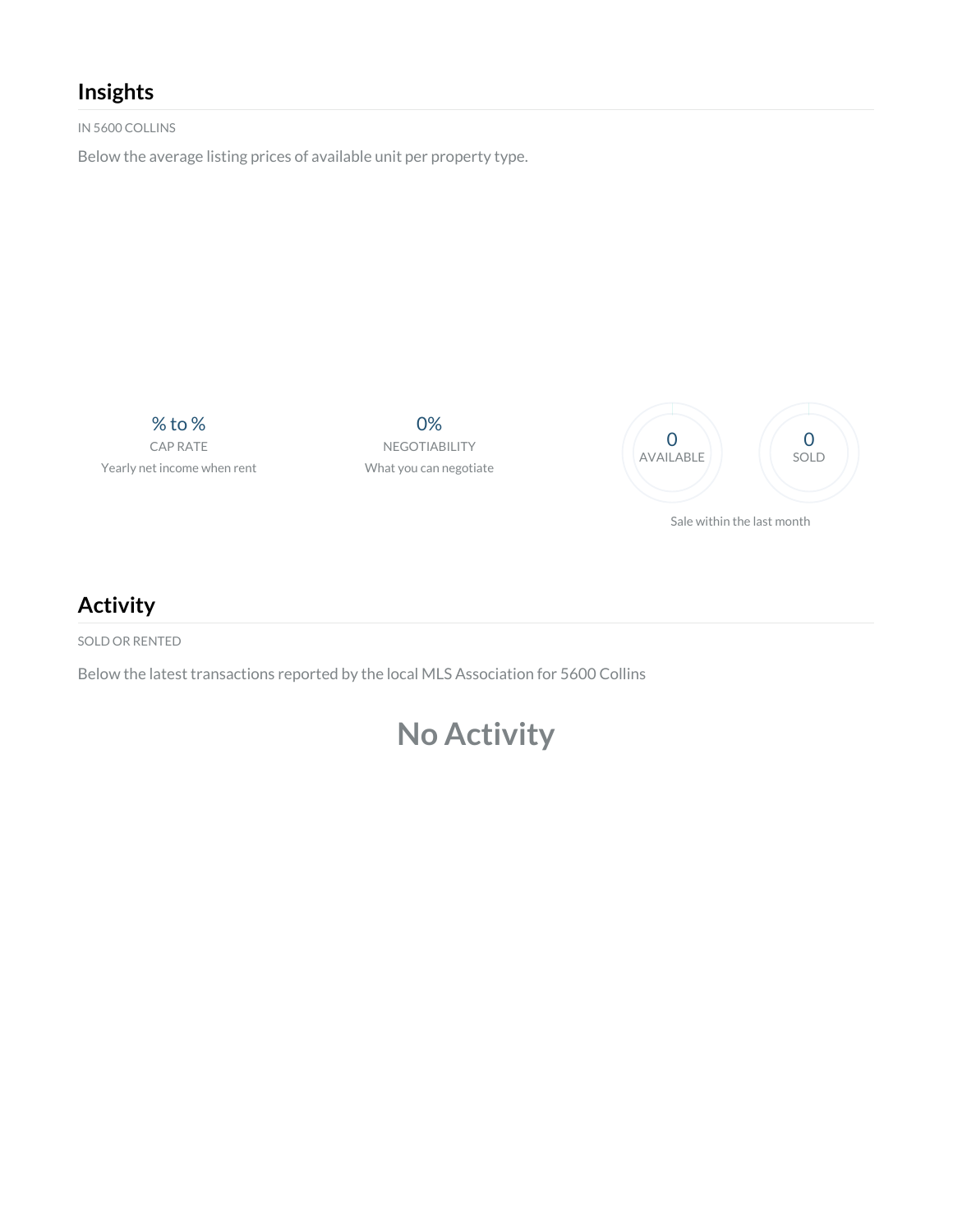# **Sold**

LAST 20 PROPERTIES SOLD IN 5600 COLLINS

| Beds/Baths   \$/Sqft   Sqft   Buying Date   Days on Market<br>Price<br>Unit |  |
|-----------------------------------------------------------------------------|--|
|-----------------------------------------------------------------------------|--|